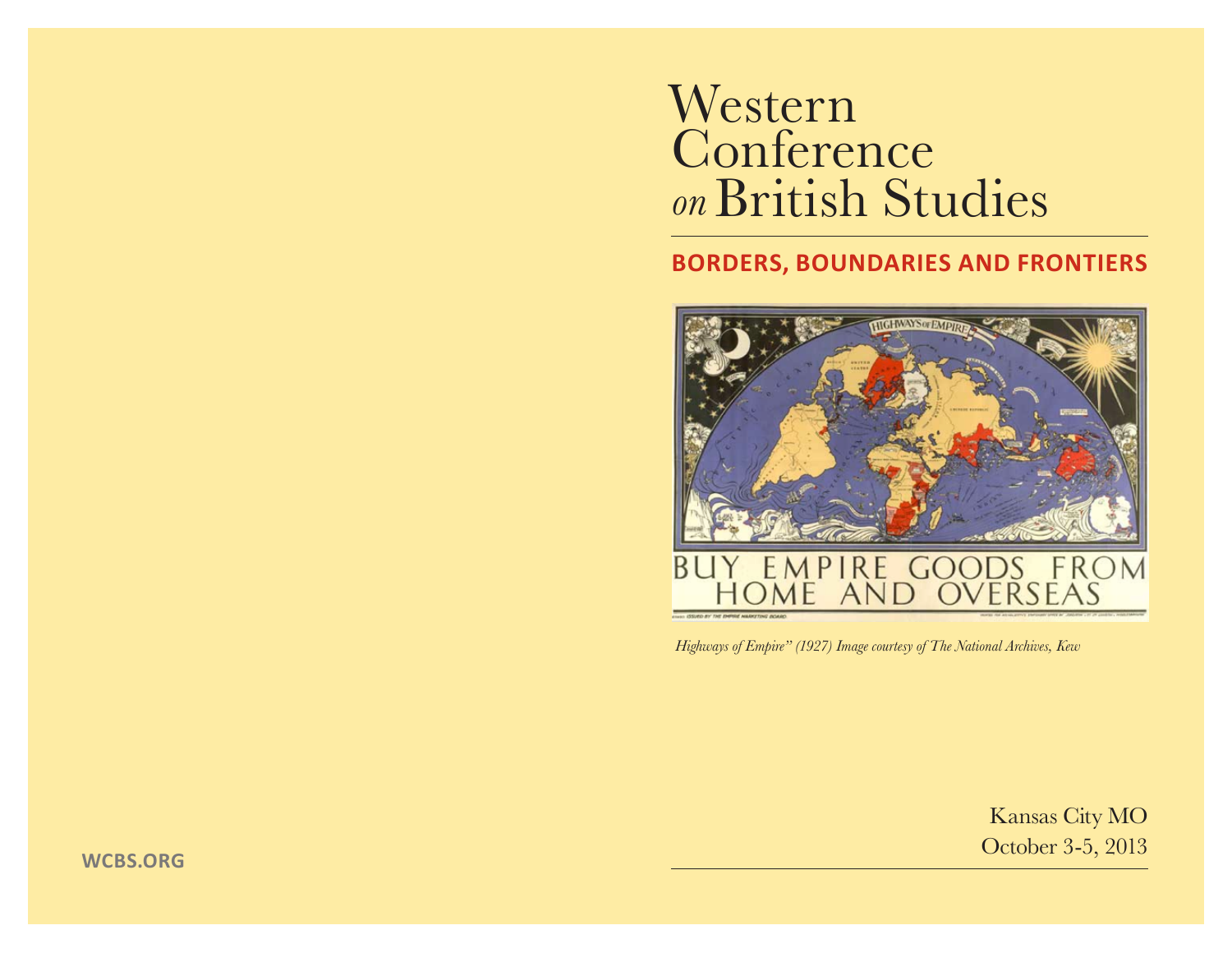#### **Kansas City Marriott Country Club Plaza Rooms**

**First Floor**



#### **Second Floor**



## Western Conference of British Studies **BORDERS, BOUNDARIES AND FRONTIERS**

October 3-5, 2013 Marriott Country Club Plaza Kansas City, MO

## **WCBS EXECUTIVE COMMITTEE**

#### **President**

Dr. Greg Smith, University of Manitoba

#### **Immediate Past President**

Dr. Jamie Bronstein, New Mexico State University, Las Cruces

#### **Treasurer**

Dr. Andrew Muldoon, Metropolitan State College of Denver

#### **Local Arrangements**

Dr. Elaine Reynolds, William Jewell College

#### **Program Committee**

Dr. Christopher Frank, University of Manitoba Dr. Lynn MacKay, Brandon University

#### **Acknowledgements**

The Western Conference of British Studies would like to thank Dr. Elaine Reynolds, William Jewell College and Dr. Lynda Payne University of Missouri Kansas City.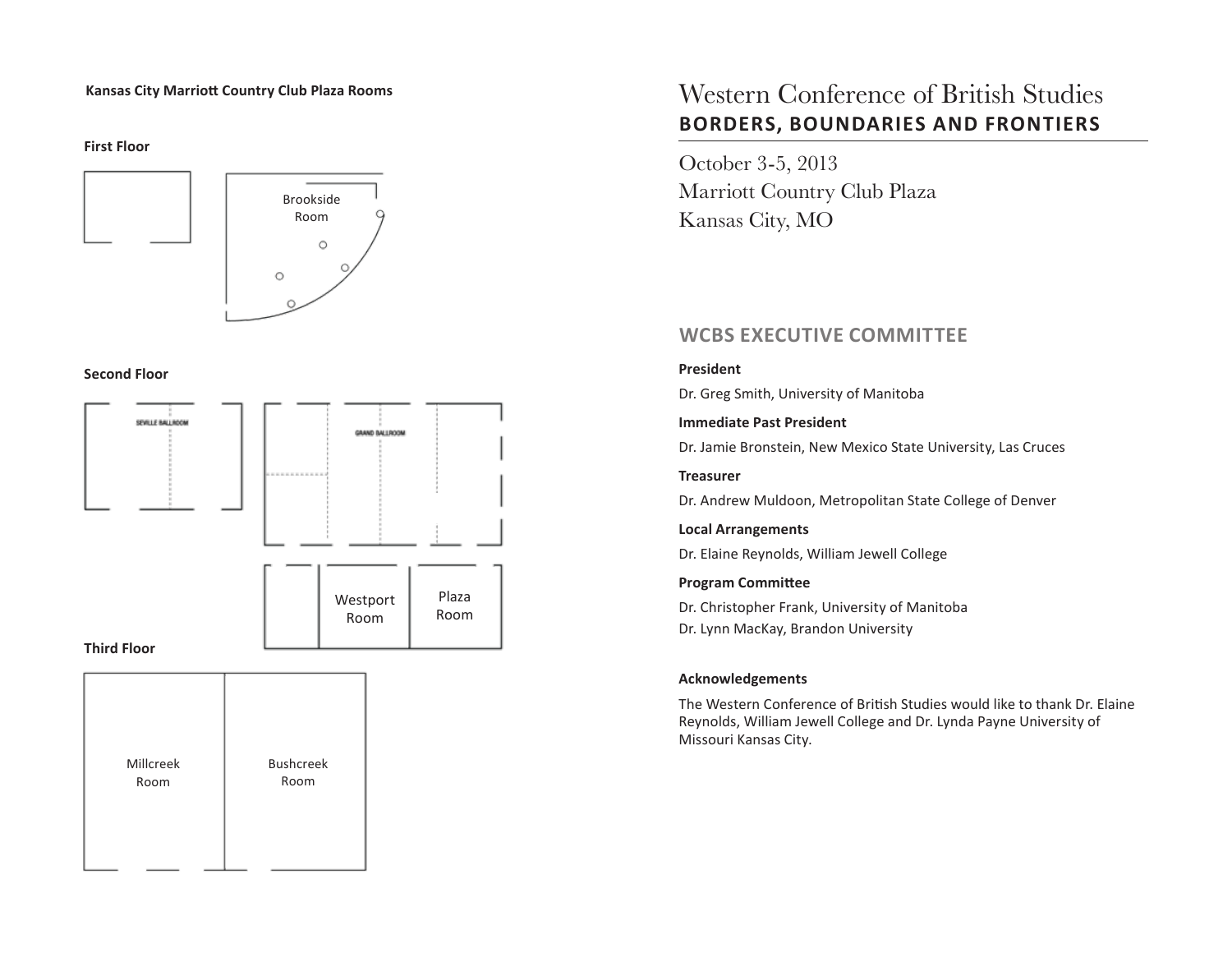### **ABOUT WCBS**

The WCBS is the 'Western' affiliate to the North American Conference on British Studies representing scholars of British history, literature, art, culture and society.

Founded in 1973 as the Rocky Mountain Conference on British Studies, the WCBS provides a forum for the exchange and discussion of all aspects of British Studies and the British experience, including History, Politics, Literature, and the Arts. Membership is open to anyone though most members are drawn from colleges and universities in U.S. states west of the Mississippi, the Canadian Prairies and Rockies.

Membership is open to anyone with a professional, academic or personal interest in British Studies.

#### **WEB: WCBS.ORG**

## Conference Program

## Thursday, 3 October 2013

**6:00 p.m. - 7:00 p.m.: Registration in Plaza Foyer**

**Dinner on your own.**

## Friday, 4 October 2013

#### **8:00 a.m.-9:30 a.m. Breakfast Available in Plaza Foyer**

**Registration in Plaza Foyer**

**8:30 a.m.-10:15 a.m. SESSION 1**

**Panel 1** (Bushcreek Room)

*Negotiating the Boundaries of Nation*

**Chair and Commentator:** Padraic Kennedy, York College

David Hudson, Texas A & M University, "Vindicating the Irish Nation: Rebels, Renegades, Reformers and Republicans"

Jodie Kreider, University of Denver, "Writing the Nation: Kate Roberts and Plaid Cymru, 1925-1985"

Rajbir Hazelwood, Washington University, "Punjabis in Britain: New Archival Frontiers for Postwar and Postimperial British History"

**Panel 2** (Millcreek Room)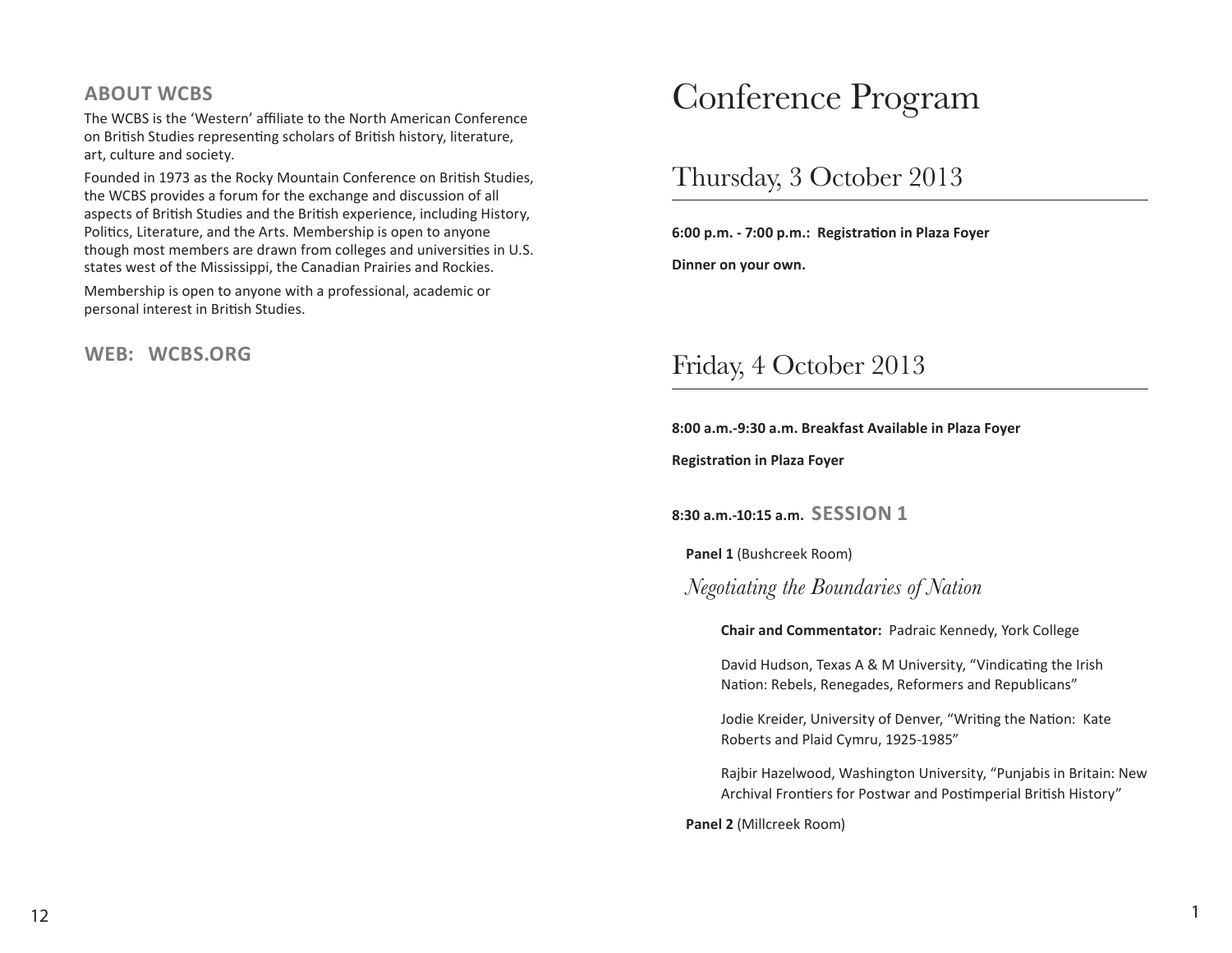## *The Boundaries of Gender, Class and Respectability*

#### **Chair and Commentator:** Lynn MacKay, Brandon University

Allison Abra, University of Southern Mississippi, "Foxtrotting Fellows: Popular Dance Culture and Masculinity in Interwar Britain"

Amy Milne-Smith, Wilfred Laurier University, "Madmen on the Railways: Careering towards Disaster"

Jessica Sheetz-Nguyen, University of Central Oklahoma, "Gender and Ethnicity: Language as a Framing Agent for Respectability at the London Foundling Hospital, 1840-1901"

#### **Panel 3** (Westport Room)

*Politicians, Imperialism and the Written Word: Novels, Newspapers and History*

**Chair and Commentator:** R.J.Q. Adams, Texas A & M University

John Fair, University of Texas, "Savrola & Churchill's Search for Meaning"

David Freeman, University of California Fullerton, "Winston Churchill: Student of History—Champion of Democracy"

Elizabeth Stice, Palm Beach Atlantic University, "The Defense of "King and Country" against German "Empire" in British WWI Trench Newspapers"

**10:00 a.m to 11:00 a.m. Coffee Available in Plaza Foyer**

#### **Panel 16** (Westport Room)

## *Literary Constructions of Female Boundaries, Borders and Frontiers*

#### **Chair/Commentator:** Sara L. Morrison, William Jewell College

Rayhane Vadidar, Universitat Autònoma de Barcelona, "Late Eighteenth Century Women's Fiction and Negotiating the Public/ Private Borders"

Hailey Stewart, University of North Texas, "Appearance Versus Reality: The Politics of Sir Richard Steele and Elite Women"

Renee Schlueter, Kirkwood Community College, "Rome in the Nineteenth Century: the Metropolis of the World"

Christina Wilbur, Lamar University, " 'Fighting the Forces of Darkness, Wherever they Might Be': Sir John Evelyn Wrench, the Second Empire Crusade, and the Battle for the Soul of the Empire"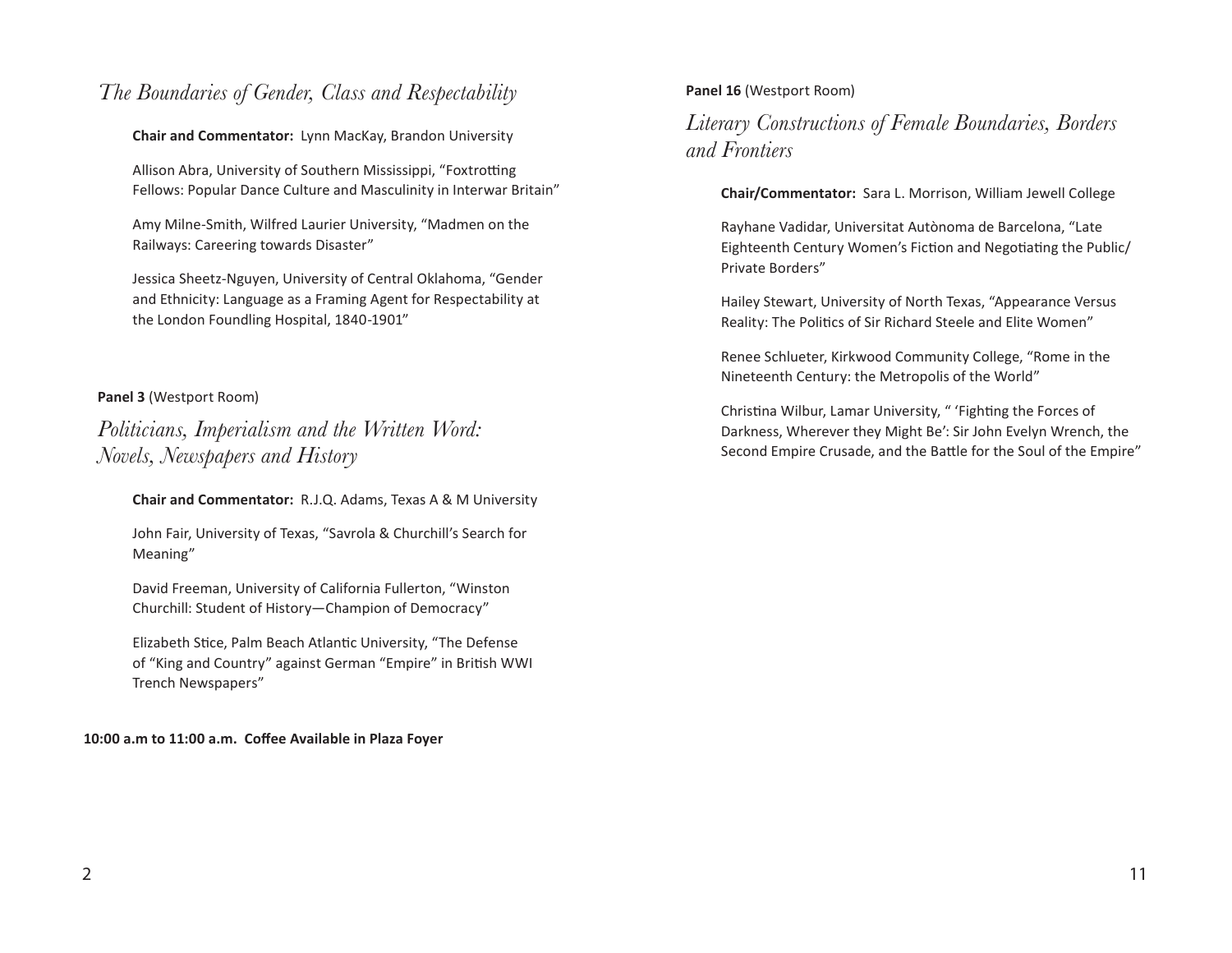Michael Jeter-Boldt, University of Kansas, "So many remote counties:" Distance and perceptions of Britain's Caribbean colonies, 1607-1825"

Michael Markus, Alabama State University, "Parliament, the Electorate, and the Arrow War: Melodrama and Realpolitik in the British Election of 1857"

**12:45 p.m.-2:15 p.m. Lunch on your own.**

**2:15 p.m.-4:00 p.m. SESSION 6**

**Panel 15** (Millcreek Room)

*Politics, Politicians and the Intellectual in the Long 19th Century*

**Chair/Commentator:** Richard Follett, Covenant College

Scott Culpepper, Dordt College, "Pushing the Frontiers of British Identity: The Challenge of Thomas Paine to the British Political and Religious Order"

Bill Lubenow, Richard Stockton College of New Jersey, "The Frontiers of Knowledge and Politics in Modern Britain, 1815-1914" **10:30 a.m.-12:15 a.m. SESSION 2**

**Panel 4** (Bushcreek Room)

*The Boundaries of Race, Freedom, Rights and Empire*

**Chair and Commentator:** Michael Rutz, University of Wisconsin Oshkosh Richard Follett, Covenant College, "Antislavery, Exploration, and Evangelical Dreams of Africa: Buxton's Goals in The African Slave Trade and Its Remedy and their Disappointment – A Rexamination"

Disappointment-A Reexamination"Heather Freund, University of Illinois, Urbana-Champaign, "Race and Rights: the St. Vincent Caribs versus the British Empire"

Lorna Loring, American University, "Imperial Crisis and Reform on St. Helena: Governor Robert Brooke's Slave Code of 1792"

**Panel 5** (Millcreek Room)

*Borders and Boundaries in Popular Culture and Popular Memory in the 20th Century*

**Chair and Commentator:** Jodie Kreider, University of Denver

Monica Rico, Lawrence University, "Utopian Geographies in Edwardian Science Fiction"

Richard Voeltz, Cameron University, "The Cinema of the Empire in Peril: From Malaya to Mau Mau"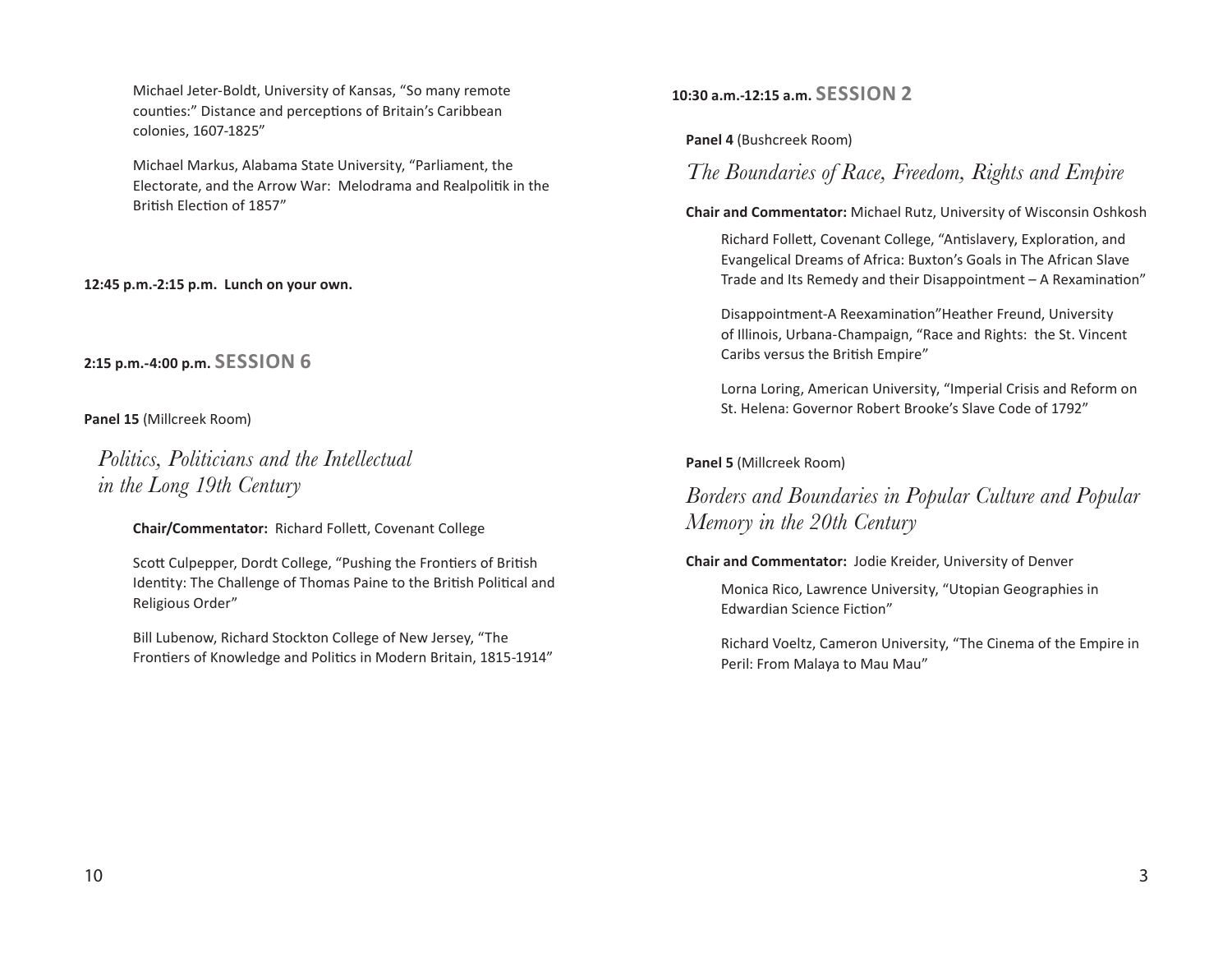#### **Panel 6** (Westport Room)

*Defending the National Interests: Bureaucracy and Diplomacy* 

**Chair and Commentator:** Christopher Frank, University of Manitoba

James Hanley, University of Winnipeg, "The Boundaries of Public Health"

Alex Chase-Levenson, Princeton University, "A Sanitary Cordon and a British Outlier?: British Diplomacy and Mediterranean Quarantine, 1815-1850"

Padraic Kennedy, York College, " 'A nominal 11 and a punctual 5, with much of the intervening time devoted to luncheon:' Robert and Samuel Anderson on Her Majesty's Secret Service in the 1870s"

**12:15 p.m.-2:00 p.m.** 

**12:15-1:00 Banquet Lunch** (Brookside Room)

#### **1:00-2:00 PLENARY ADDRESS**

**Plenary Address by Peter Stansky** Frances and Charles Field Professor of History, Emeritus Stanford University

*Journey to the Border: British Writers in the 1930s*

*Those not attending the luncheon are welcome and encouraged to attend the talk, beginning at 1:00 pm.* 

#### **11:00 a.m.-12:45 a.m. SESSION 5**

**Panel 13** (Millcreek Room)

*Self Determination, Political Borders and Irish Home Rule Debates*

**Chair and Commentator:** David Hudson, Texas A & M University

Wesley Ferris, Brock University, "The Boundary Between Respectable and Residuum: Ulster, Ireland, and the Unionist Case Against Home Rule, 1886 to 1892"

Lindsey Flewelling, Colorado College, "Ulster Unionist Use of America and the Evolution of Ideological Borders, 1886-1920"

Michael Thompson, Pittsburgh State University, "Democracy based on borders: the Liberal argument for supporting Irish Home Rule in 1886"

Thomas Kennedy, University of Arkansas, "Border on the Map, Border of the Mind, Ulster, 1920-1922"

**Panel 14** (Bushcreek Room)

*Catholics, Canada and the Caribbean: Tensions in the Empire* 

> **Chair and Commentator:** Andrew Muldoon, Metropolitan State University of Denver

Alan Chaple, University of Central Oklahoma, "Victorian Britain and the Restoration of the Roman Catholic Hierarchy: a new interpretation"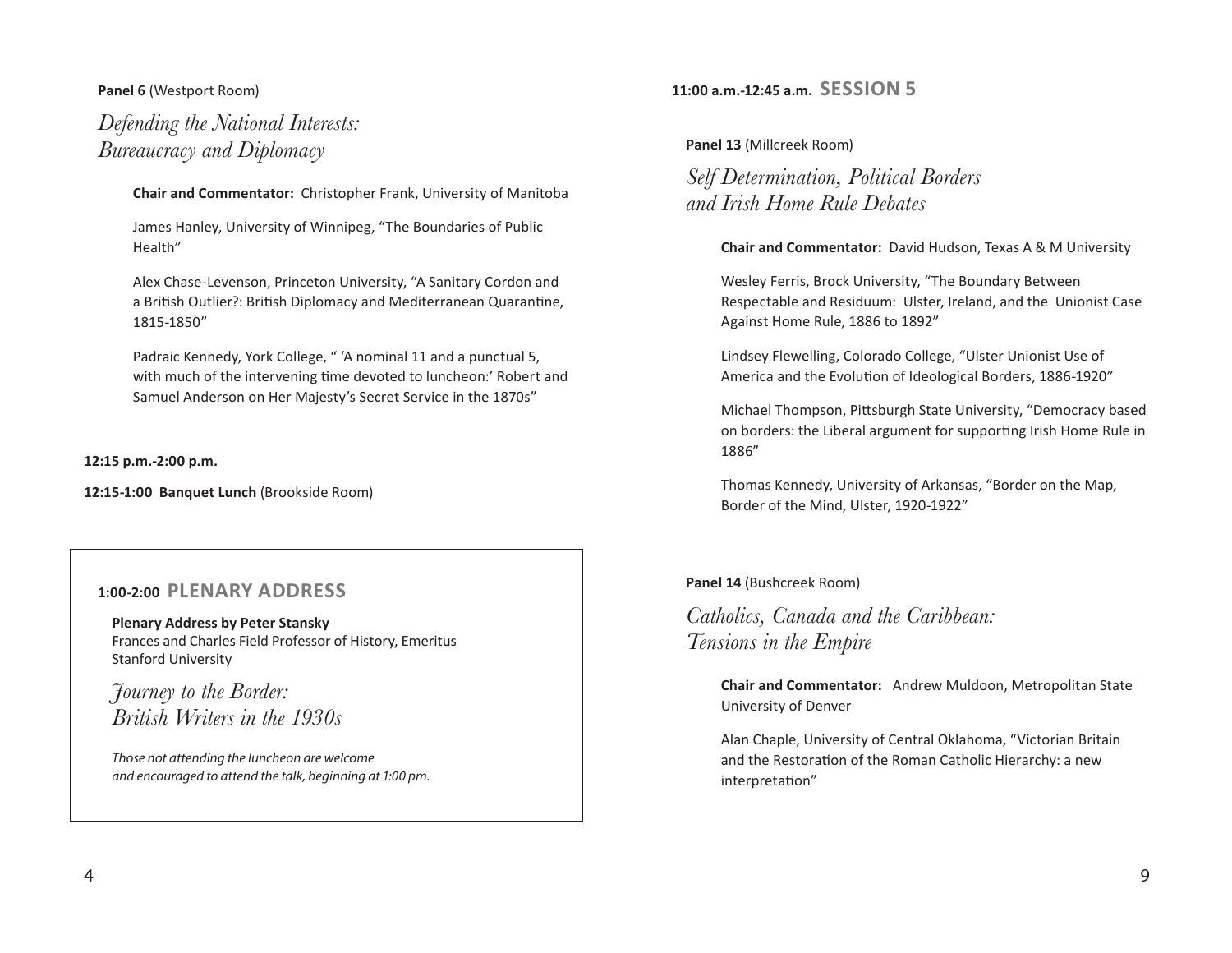J. Suzanne Farmer, Northeastern State University, "Absolute Madness: an examination of 'absolute monarchy' in Charles II's regime"

Derek Neal, Nipissing University, "Insults from the Portuguese: Intercultural Encounter in a Provincial Henrician Town"

#### **Panel 12** (Westport Room)

## *Ideologies of Culture*

**Chair and Commentator:** Christopher Frank, University of Manitoba

Amy Dunagin, Yale University, ""An Audience of Foreigners in Their Own Country": The Boundary Between Italian and English in Late Seventeenth and Early Eighteenth-Century English Musical Culture"

Robin Ganev, University of Regina, "The Roast Beef of Old England: Politics and the Meaning of Melody"

Jamie Bronstein, University of New Mexico, Las Cruces, "Rereading happiness in 19th-century British working-class autobiography"

**10:00 a.m to 11:00 a.m. Coffee Available in Plaza Foyer**

#### **2:15 p.m. – 4 p.m. SESSION 3**

**Panel 7** (Bushcreek Room)

## *The Boundaries of Respectability and Criminality*

**Chair and Commentator:** Jamie Bronstein, New Mexico State University, Las Cruces

Mandi Barnard, University of Kansas, "Criminality and Ethnic Identity in Victorian England"

Greg Smith, University of Manitoba, "The Petty Prisons of Eighteenth Century London"

#### **Panel 8** (Millcreek Room)

## *Boundaries in Families, Households and Domestic Relations in Modern Britain*

**Chair and Commentator:** Jessica Sheetz-Nguyen, University of Central Oklahoma

Judith Lewis, University of Oklahoma, "Upstairs, Downstairs, No Stairs: The Impact of World War II on Domestic Relations within the English Country House"

Katherine Holden, University of the West of England, "The Nursery Slab: changing boundaries between nannies, servants and families in 20th Century Britain"

Daniel Livesay, Drury University, "Abolition and Affection: Family Bonds Between British Reformers and Enslaved Laborers"